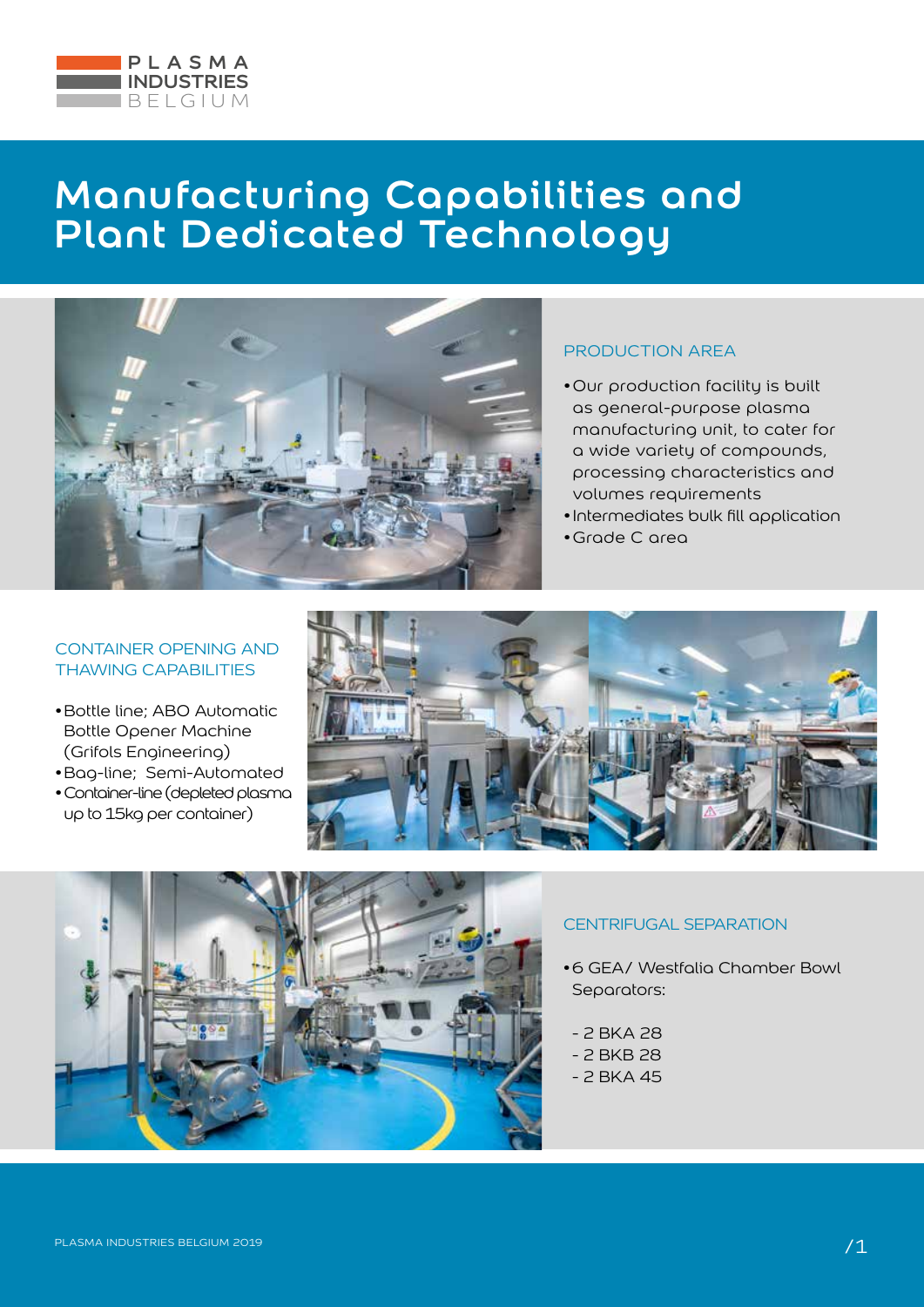



### ION EXCHANGE CHROMATOGRAPHY

- •2 ÄKTAprocess™ systems
- •3 Chromaflow™ columns to accommodate all range of sizes
- •Chromaflow Packing Station
- •Automation controls integrated with MCS (Unicorn)

#### ULTRA- AND DIAFILTRATION OPERATION

- •2 UniFlux Systems up to 20 m<sup>2</sup> capacity
- •Automation controls integrated with MCS (Unicorn)





## DEPTH FILTRATION

- •Filtration Systems using depth filter sheets for particle and precoating filtrations:
- 2 Seitz Membraplan Plate and Frame Filtration Systems with up to 40  $\text{m}^2$  capacity - 2 Begerow Beco Integra Plate and Frame Filtration Systems with up to 50  $\text{m}^2$  capacity - 1 Begerow Beco Integra Plate and Frame Filtration Systems with up to 32  $m^2$  capacity
- 1 Strassburger Frame Filtration Sustems with up to 78 m² capacity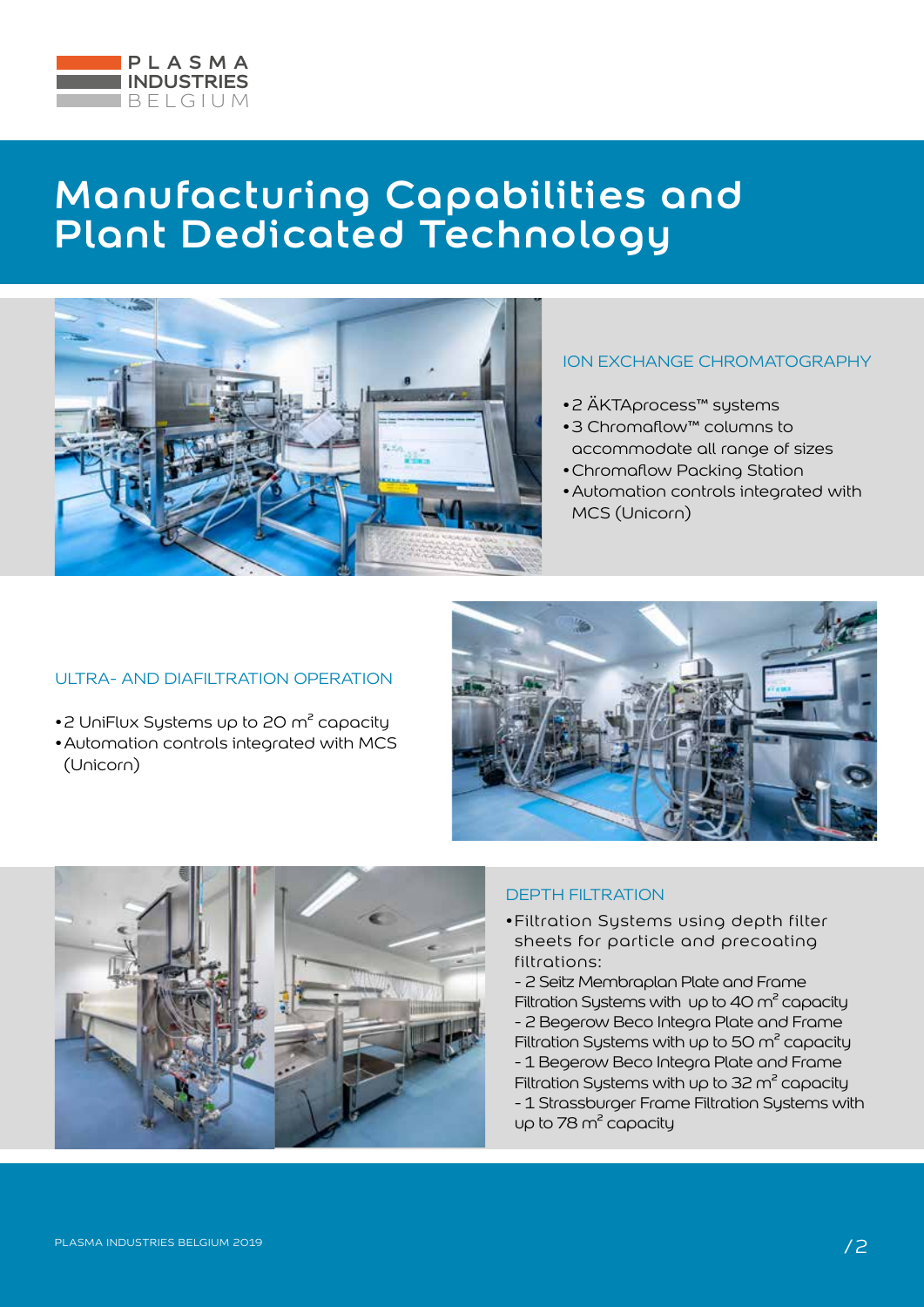



#### CLEANING TECHNOLOGY

- •Two independent central CIP stations spreading 13 distribution lines over the plant
- •CIP capabilities for mobile and stationary production

#### FILTER AID AND ETHANOL **STORAGE**

- •Automated Filter Aid Dosing **System**
- •Ethanol storage capacity up to 90.000L Fresh and Waste